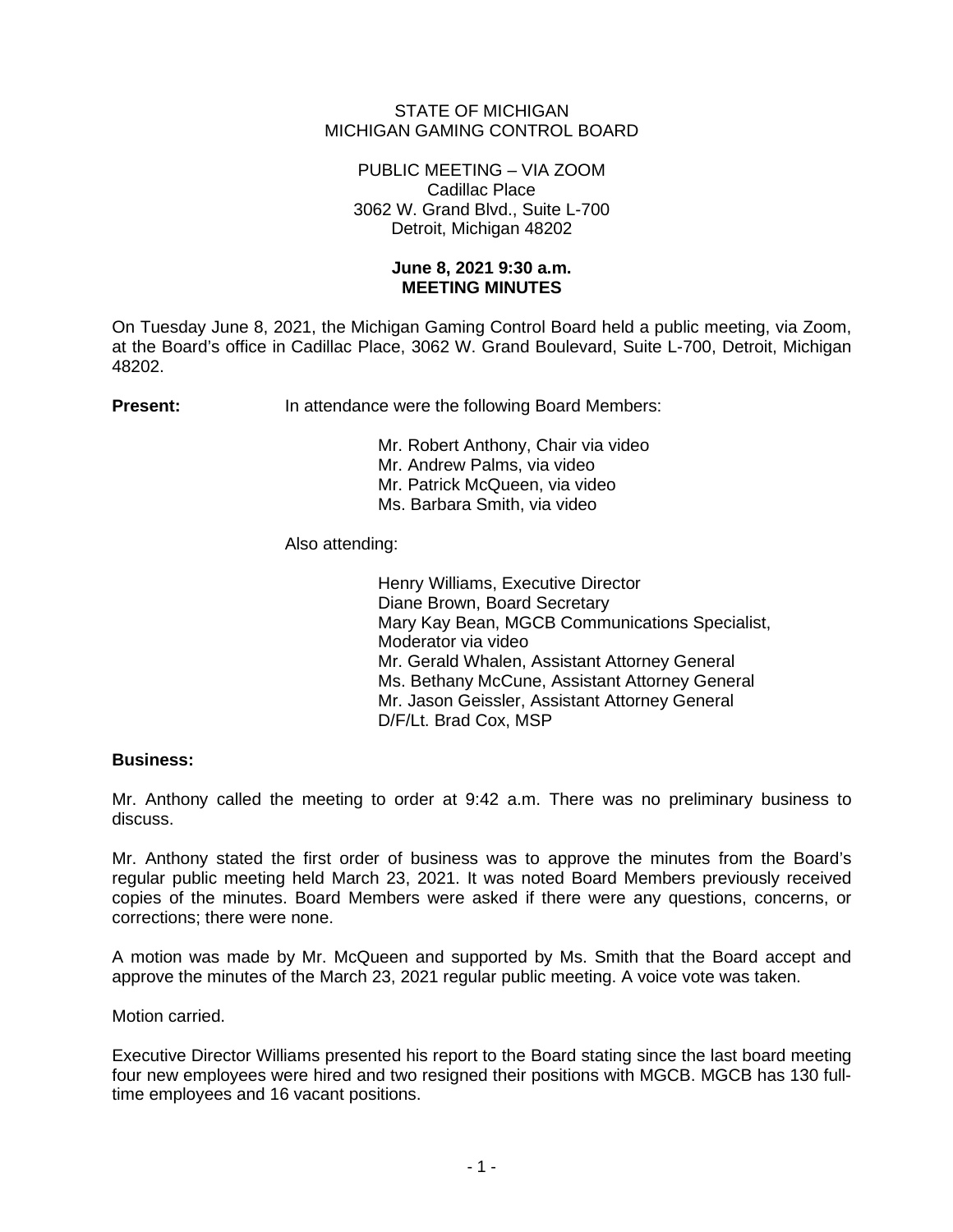Regarding the Board's budget, as of May 31, 2021, total expenditures were \$17,340,023 leaving an unexpended balance of \$19,948,000in appropriated funding for fiscal year 2021, which includes funds for anticipated expenditures to the Attorney General's Office and the Michigan State Police.

Mr. Williams explained the three Detroit commercial casinos continued to operate under the capacity limitations due to the Covid-19 pandemic.

For casino operations, in March 2021, the casinos reported \$113.84 million in monthly aggregate revenue. Table games and slots generated \$110.87 million in revenue while \$2.97 million was generated from retail sports betting.

Market shares for March were MGM 39%; MotorCity 38%; and Greektown 23%.

Table games and slot revenue and taxes for March 2021, Mr. Williams reported the casinos' revenue for table games and slots for the month ending March 31, 2021 was up 93% when compared to the same month last year. Revenue was up 28.2% when compared to the previous month, February 2021. For year-to-date March 31, 2021, the aggregate revenue for the three Detroit casinos was down 5.1% compared to the same period last year.

Revenue for MGM was up 80.6% to \$43.21 million, MotorCity was up 107.2% to \$42.04 million, and Greektown was up 93.7% to \$25.62 million, when compared to March 2020.

For the month ending March 31, 2021, gaming taxes for the three Detroit casinos were \$9 million compared to \$4.7 million for the same period last year.

The three Detroit casinos reported paying the City of Detroit \$13.2 million in wagering taxes and development agreement payments during March 2021.

Regarding retail sports betting revenue and taxes Mr. Williams stated retail sports betting qualified adjusted gross receipts for the month ending March 31, 2021 for MGM was \$868,206, MotorCity \$1,276,470, and Greektown \$825,479. Total handle reported by the three Detroit casinos was \$24,241,730. Total gross receipts reported by the Detroit casinos was \$2,968,064.

For the month ending March 2021, retail sports betting taxes for the three Detroit casinos were \$112,272.

The three Detroit casinos reported paying the City of Detroit \$137,216 in retail sports betting taxes during March 2021.

For Fantasy Sports, Mr. Williams reported for the month ending February 28, 2021, fantasy contest operators reported total adjusted revenues of \$1 million and paid taxes of \$87,004. It was noted that the fantasy sports figures lag a month behind.

For year-to-date February 28, 2021, the aggregate fantasy contest adjusted revenues reported by the fantasy contest operators totaled \$3.3 million and taxes paid totaled \$280,752.

Casino operations for May 2021; The three Detroit casinos reported \$109.69 million in monthly aggregate revenue in May while operating at limited capacity. Table games and slots generated \$107.94 million in revenue while \$1.7 million was generated from retail sports betting.

Market shares for May: MGM 42%; MotorCity 36%; and Greektown 22%.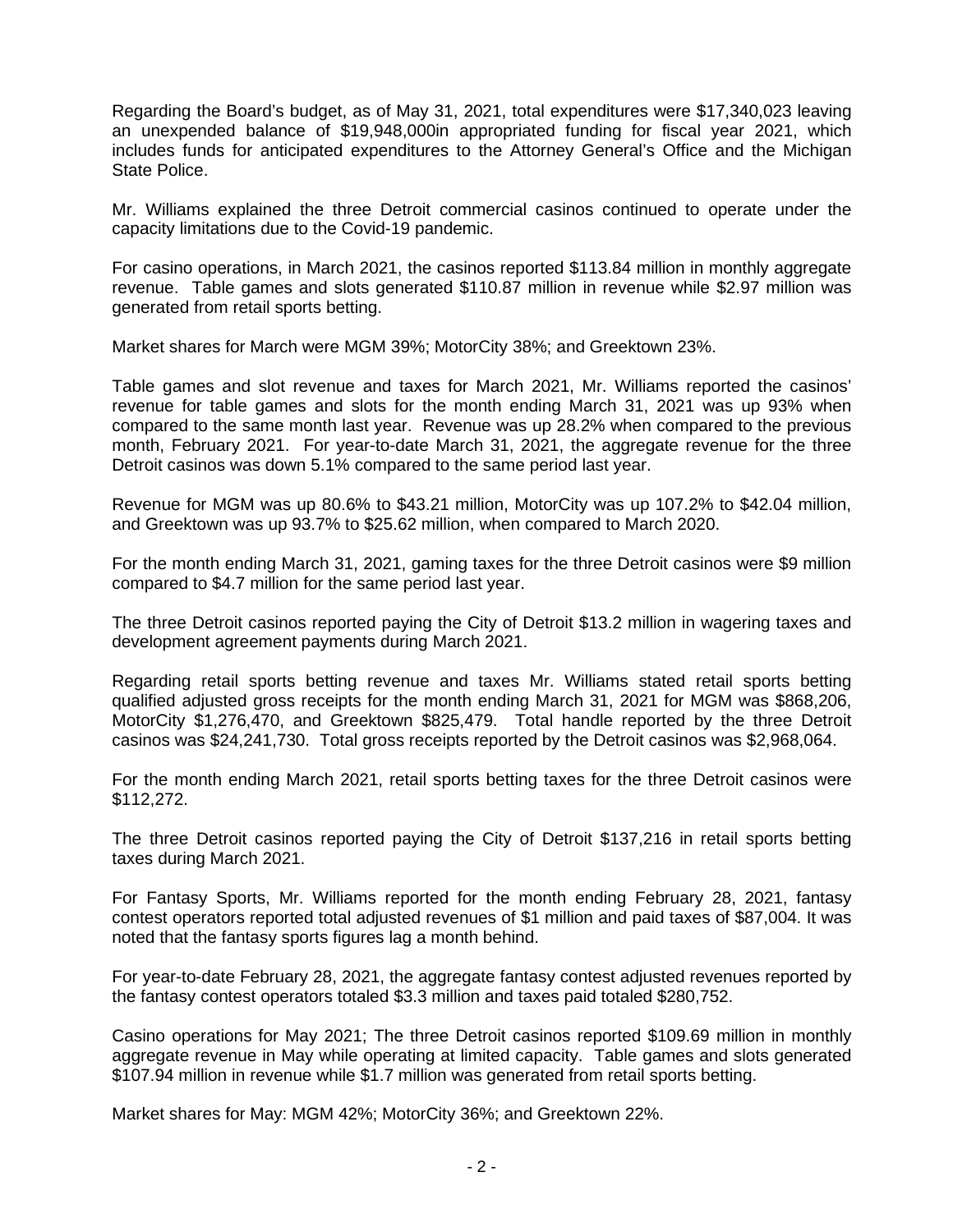The casinos' revenue for table games and slots for the month ending May 31, 2021, was up 100% when compared to the same month last year. The 100% increase when compared to May 2020 was the result of the three Detroit Casinos mandated closure for all of May 2020. Revenue was up 0.5% when compared to the previous month, April 2021. For year-to-date May 31, 2021, the aggregate revenue for the three Detroit casinos was up 66.9% compared to the same period last year.

Revenue for MGM was up 100% to \$46.15 million, MotorCity was up 100% to \$38.19 million, and Greektown was up 100% to \$23.60 million, when compared to May 2020.

For the month ending May 31, 2021, state gaming taxes for the three Detroit casinos were \$8.7 million compared to \$0 for the same period last year.

The three Detroit casinos reported paying the City of Detroit \$12.8 million in wagering taxes and development agreement payments during May 2021.

Retail sports betting qualified adjusted gross receipts for the month ending May 31, 2021, for MGM was \$402,223 MotorCity \$709,796 and Greektown \$636,547. Total handle reported by the three Detroit casinos was \$20,196,877.

For the month ending May 2021, retail sports betting state taxes for the three Detroit casinos were \$66,096.

The three Detroit casinos reported paying the City of Detroit \$80,784 in retail sports betting taxes during May 2021.

For the year-to-date May 31, 2021, the aggregate retail sports betting qualified adjusted gross receipts for MGM was \$2,729,808, MotorCity was \$3,789,210, and Greektown was \$3,727,723.

For the year-to-date April 30, 2021, fantasy contest operators reported total adjusted revenues of \$1,484,842 million and paid taxes of \$124,727.

For the year-to-date April 30, 2021, the aggregate fantasy contest adjusted revenues reported by the fantasy contest operators totaled \$5.7 million and taxes paid totaling \$480,199.

Regarding supplier licensing and vendor registration, Mr. Williams advised the Board as of May 31, 2021, 744 active vendor exemptions were registered. As of May 31, 2021, 304 casino supplier companies were granted exemption from supplier licensing requirements.

Mr. Williams reported a total of one active temporary nongaming-related and six active temporary gaming-related supplier licenses in effect. There are 93 annual supplier licenses in effect.

Regarding occupational licensing, Mr. Williams advised as of May 19, 2021, the Board's Employee Licensing section issued a total of 1,778 occupational licenses to MGM employees; 1,425 occupational licenses to MotorCity employees; and 967 occupational licenses to Greektown employees. In addition, 1,549 employees of various licensed casino suppliers have been granted occupational licenses. Currently, there are 112 temporary occupational licenses in effect.

Mr. Williams advised the Board that since the March 23, 2021 public meeting, the required background investigations of 90 pending Level 1 and Level 2 occupational licenses have been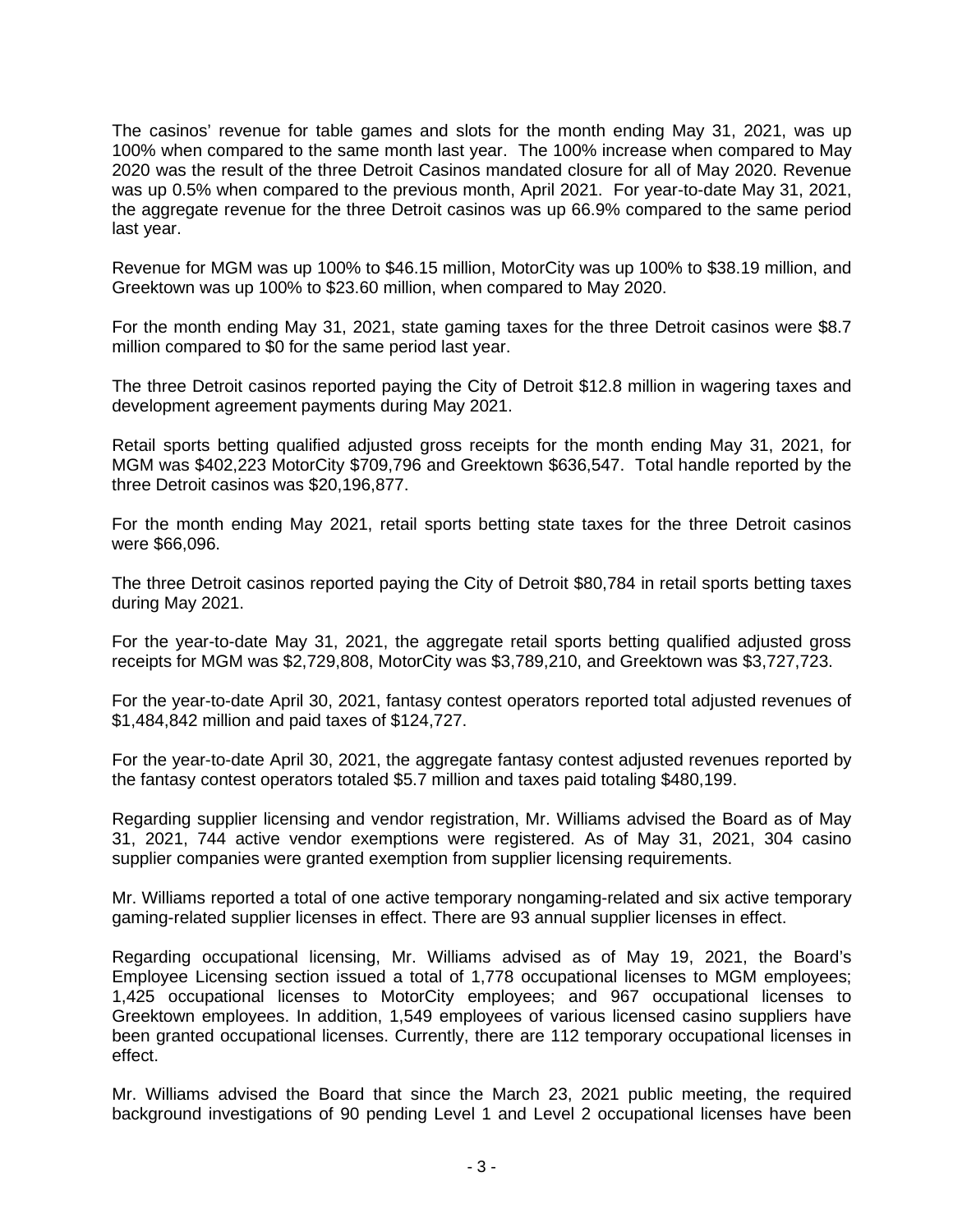completed. Prior to the June meeting, the Executive Director approved 559 occupational license renewal requests and seven Level 3 applications on behalf of the Board.

Mr. Williams then went on to explain the new law signed on October 16, 2020, regarding Disassociated Persons. Public Act 225 of 2020 signed by the Governor, allows Disassociated Persons to request removal from the lifetime ban after five years on the list. As of May 31, 2021, the Board has received 625 applications seeking removal. Of those, 545 requests have been approved (five have requested placement back on the list), and 28 requests were denied due to the applicants not being eligible or not responding to information requested from the board. The remaining requests are currently being reviewed.

Regarding internet gaming and sports betting: for suppliers, there are 60 unique entities having applied for either igaming or sports betting licenses (92 applications). For vendors, there are 303 unique entities having applied for either igaming or sports betting licenses (495 applications).

Revenue from the Lawful Sports Betting Act and Lawful Internet Gaming Act, total gross receipts and revenue since inception is \$374.5 million. Of that, \$299 million was from internet casino gaming and \$75.5 million from internet sports betting. Currently, there is \$54.5 million in state taxes and payments. Of that, \$53.4 million was from internet gaming and \$1.1 million from internet sports betting. City of Detroit taxes and fees (owed and received) totaled \$16.4 million. Of that, \$15.7 million was from internet gaming and \$667,727 from internet sports betting. Tribal operator's payments were \$5.4 million.

For Michigan State Police, Mr. Williams referred the Board to their copy of his report. Due to the report containing propriety and investigation information Mr. Williams did not disclose in the public forum.

The Board then considered the proposed Resolution 2021-03 regarding licensing exemption thresholds. Mr. McQueen asked what the expected impact of the Resolution would be in terms of the number of exemptions. Deputy Director Steinkamp explained that with the threshold being increased to \$100,000, approximately 75% of the vendors doing business with the casinos would fall under the limit for exemption. There were no other questions. A motion was made by Ms. Smith and supported by Mr. Palms. A roll call vote was taken. Motion carried.

Next, the Board considered for approval, the recommendation of the Executive Director and the Casino Operations Division's Employee Licensing staff regarding the 90 Level 1 and Level 2 occupational license applications.

There being no questions from Board Members, it was moved by Mr. Palms and supported by Mr. McQueen that the Board enter an Order accepting and adopting the recommendations. A roll call vote was taken. Motion carried.

The next two for consideration was the Licensing, Investigations & Audit Division's recommendation regarding the suitability of new Key persons for Greektown Casino and MGM Grand Detroit Casino. There were no questions from Board members. Motions were made and supported for approval. A roll call vote was taken. Motion carried.

The next item was the consideration of the Licensing, Investigations, & Audit Division's recommendations regarding the pending online gaming and sports betting operator license applications of Bay Mills Gaming Authority; Detroit Entertainment, L.L.C. d/b/a MotorCity Casino; Greektown Casino L.L.C. d/b/a Greektown Casino; Gun Lake Tribal Gaming Authority d/b/a Gun Lake Casino; Hannahville Indian Community; Keweenaw Bay Indian Community; Little River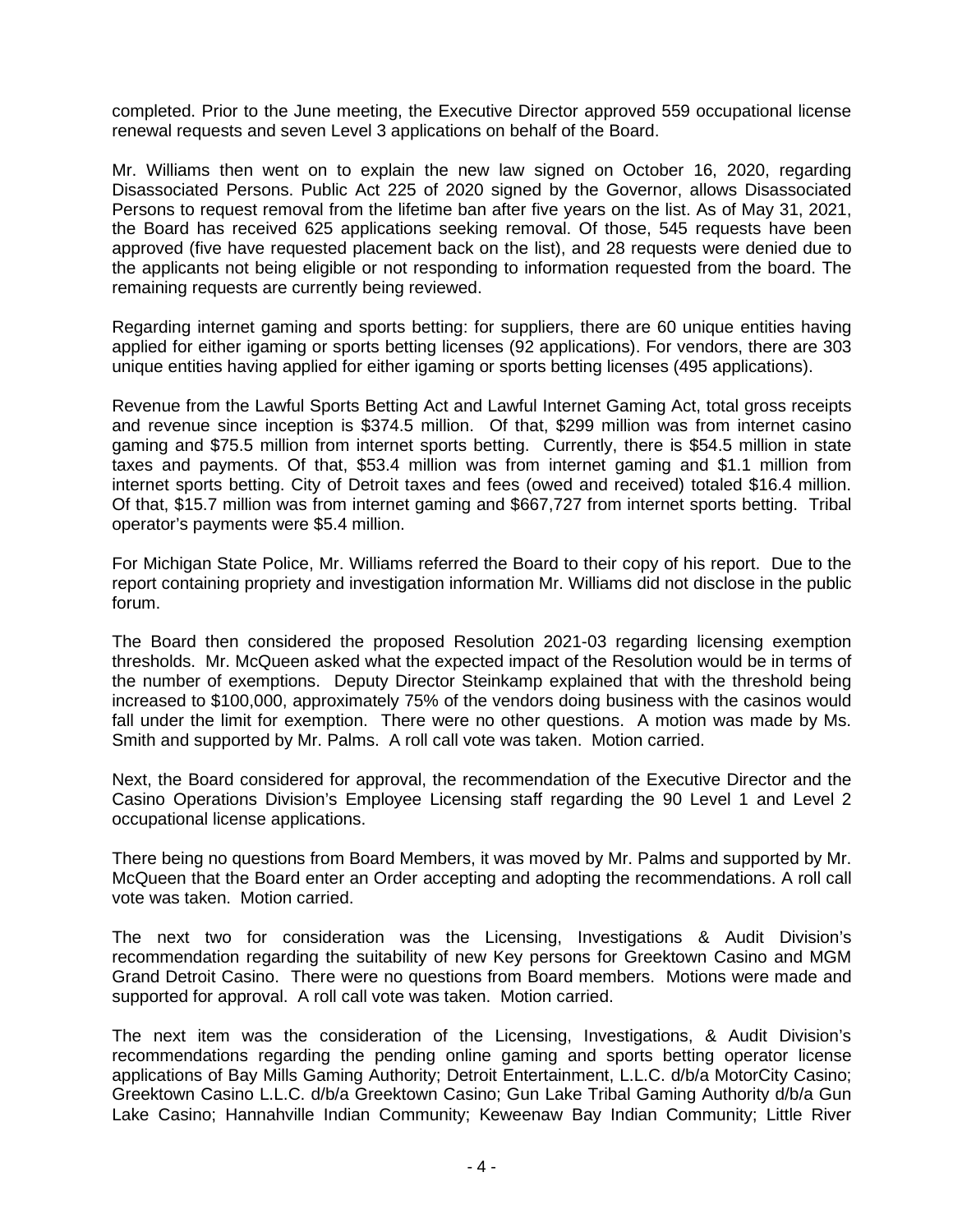Casino Resort Enterprise of Little River Band of Ottawa Indians; Little Traverse Bay Band of Odawa Indians; MGM Grand Detroit, LLC d/b/a MGM Grand Detroit; and Pokagon Gaming Authority.

There being no questions, a motion was made by Mr. Palms and supported by Mr. McQueen to approve the requests. A voice vote was taken. Motion carried.

Next on the agenda was consideration of the Licensing, Investigations, & Audit Division's recommendation regarding the pending internet gaming supplier license applications of BetFair Interactive US, LLC d/b/a FanDuel Sportsbook and Incredible Technologies, Inc.

There were no questions from Board members. A motion was made and supported to approve the requests. A roll call vote was taken. Motion carried.

Next agenda item was consideration of the Licensing, Investigations, & Audit Division's recommendations regarding the pending supplier license renewal requests Cadillac Travel, Inc.; Cammegh Limited; Carmela Foods Distributing, Inc.; Duffey Petrosky & Company, LLC; Gable Signs & Graphics Inc.; Halifax Security, Inc. d/b/a North American Video; House Advantage, LLC, with new Key person Wolfe Gaming Trust; Incredible Technologies, Inc.; JCM American Corporation d/b/a JCM Global with new key persons Mitsuhiro Ueno, Norihito Nakarni, and Tatsuhiko Saruwatari; Johnico, LLC d/b/a America's Green Line; Kimprint, Inc. d/b/a Progressive Printing; Lavdas Enterprises Inc. d/b/a Lavdas Limousines, Inc.; MRP Supply, Inc.; Nicolson Associates, Inc.; Northern Lakes Seafood and Meats, L.L.C.; and Tom Maceri and Son, Inc.

There being no questions from Board Members, Mr. Palms supported the motion put forth by Ms. Smith that the Board enter Orders finding the suppliers and their qualifiers eligible and suitable for license renewal and, accordingly, grant the requests for a one-year period. A roll call vote was taken. Motion carried.

Next for Board consideration was the Licensing, Investigations & Audit Division's recommendation regarding the Acknowledgement of Violation of casino licensee MGM Grand Detroit, LLC. There were no questions from Board Members. MGM Grand Detroit did not address the Board. Mr. Palms made the motion which was supported by Mr. McQueen that the Board approve the recommendation. A roll call vote was taken. Motion carried.

The Board next considered the Casino Operations Division's recommendation regarding the Acknowledgment of Violation of occupational licensees Leland Christian and Michael Glover. Assistant Attorney General Bethany McCune summarized the facts of the Violation. Neither Licensee nor their representatives, addressed the Board. There were no questions from Board Members. Mr. McQueen put forth the motion for approval which was supported by Mr. McQueen. A roll call vote was taken. Motion carried.

The last item of Business was the Proposals for Decision for occupational licensees Marnie Fletcher and Versie Simpson. Assistant Attorney General Jason Geissler summarized the facts for the Board. There were no questions from Board members. A motion was made and supported to accept the Proposals for Decision. A roll call vote was taken. Motion carried.

Mr. Anthony then announced the Board's next regular public meeting would be held Tuesday, August 10, 2021, at 9:30 a.m.

Mr. Anthony then asked for a motion to go into closed session. Mr. Palms made the motion which was supported by Mr. McQueen A roll call vote was taken. Motion carried.